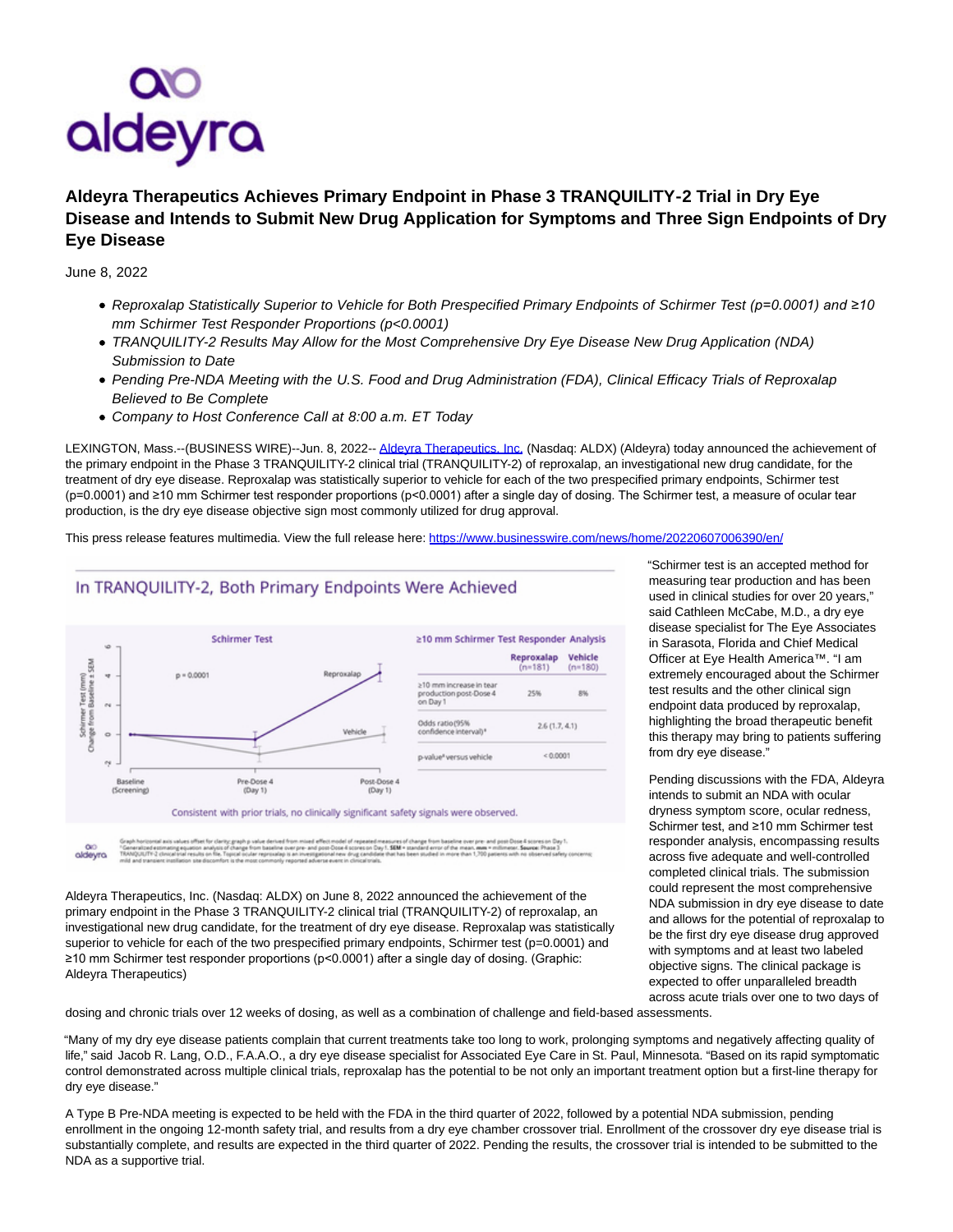"The positive results of TRANQUILITY-2 are expected to complete the most comprehensive dry eye disease NDA submission to date," stated Todd C. Brady, M.D., Ph.D., President and CEO of Aldeyra. "I want to express my sincere gratitude to the principal investigators and more than 1,700 patients who have participated in clinical trials of reproxalap over the past five years, as well as our stockholders and other stakeholders for their continued confidence in Aldeyra. For many of the more than 39 million U.S. adults who suffer from dry eye disease, we believe the need for a rapidly acting therapy with a novel mechanism of action is significant. We are confident in the potential of reproxalap to meet that need."

#### **Conference Call Information**

Aldeyra will host a conference call to discuss this announcement at 8:00 a.m. ET today, June 8, 2022. The dial-in numbers are (844) 200-6205 for domestic callers and (929) 526-1599 for international callers. The access code is 879247. A live webcast of the conference call will also be available on the "Investors & Media" section of the Aldeyra website at [https://ir.aldeyra.com.](https://cts.businesswire.com/ct/CT?id=smartlink&url=https%3A%2F%2Fir.aldeyra.com&esheet=52743080&newsitemid=20220607006390&lan=en-US&anchor=https%3A%2F%2Fir.aldeyra.com&index=2&md5=0f29e025e1504b8562fda763106bda62) Presentation slides, which contain material information and should be reviewed in conjunction with this press release, will be available on the investor relations page prior to the start of the conference call and webcast.

After the live webcast, the event will remain archived on the Aldeyra website for 90 days.

#### **About Reproxalap**

Reproxalap is a first-in-class small-molecule modulator of RASP (reactive aldehyde species), which are elevated in ocular and systemic inflammatory disease. Reproxalap's mechanism of action has been supported by the demonstration of statistically significant and clinically relevant activity in multiple physiologically distinct late-phase clinical indications.

### **About Dry Eye Disease**

Dry eye disease is a common inflammatory disease estimated to affect 39 million or more adults in the United States.<sup>1</sup> The disease is characterized by insufficient moisture and lubrication in the anterior surface of the eye, leading to dryness, inflammation, pain, discomfort, irritation, diminished quality of life, and in severe cases, permanent vision impairment. Among many physicians and patients, existing therapy for dry eye disease is generally regarded as inadequate and often requires weeks or months to demonstrate activity. In patients with dry eye disease, pro-inflammatory RASP may contribute to ocular inflammation and changes in tear lipid composition.<sup>2</sup> By diminishing RASP levels, Aldeyra's lead RASP modulator reproxalap represents a novel and differentiated approach for the treatment of the symptoms and signs of dry eye disease.

#### **About Aldeyra**

Aldeyra develops innovative therapies designed to treat immune-mediated diseases. Our approach is to discover pharmaceuticals that modulate immunological systems, instead of directly inhibiting or activating single protein targets, with the goal of optimizing multiple pathways at once while minimizing toxicity. Two of our lead product candidates, reproxalap and ADX-629, target pre-cytokine, systems-based mediators of inflammation known as RASP (reactive aldehyde species). Reproxalap is in late-stage clinical trials in patients with dry eye disease and allergic conjunctivitis. ADX-629, an orally administered RASP modulator, is in Phase 2 clinical testing for the treatment of systemic immune-mediated diseases. Our pipeline also includes ADX-2191 (intravitreal methotrexate 0.8%), in development for the prevention of proliferative vitreoretinopathy and the treatment of retinitis pigmentosa and primary vitreoretinal lymphoma. For more information, visi[t https://www.aldeyra.com/ a](https://cts.businesswire.com/ct/CT?id=smartlink&url=https%3A%2F%2Fwww.aldeyra.com%2F&esheet=52743080&newsitemid=20220607006390&lan=en-US&anchor=https%3A%2F%2Fwww.aldeyra.com%2F&index=3&md5=cbe8d4f78e941d26dedcea1c2d78dff6)nd follow us o[n LinkedIn,](https://cts.businesswire.com/ct/CT?id=smartlink&url=https%3A%2F%2Fwww.linkedin.com%2Fcompany%2F25175889&esheet=52743080&newsitemid=20220607006390&lan=en-US&anchor=LinkedIn&index=4&md5=ec7329fd9e677d60ee7a7a647bc0d6a5) Eacebook, and **Twitter**.

#### **Safe Harbor Statement**

This release contains forward-looking statements within the meaning of the Private Securities Litigation Reform Act of 1995, including, but not limited to, statements regarding the timing and submission of a potential NDA; the anticipated timing of enrollment and results from Aldeyra's clinical trials; expectations regarding the timing and results of the expected Type B Pre-NDA meeting, including the FDA's acceptance of Aldeyra's post-hoc review of data and agreement with Aldeyra's methods of analyzing data; and Aldeyra's projected cash runway. Aldeyra intends such forward-looking statements to be covered by the safe harbor provisions for forward-looking statements contained in Section 21E of the Securities Exchange Act of 1934 and the Private Securities Litigation Reform Act of 1995. In some cases, you can identify forward-looking statements by terms such as, but not limited to, "may," "might," "will," "objective," "intend," "should," "could," "can," "would," "expect," "believe," "anticipate," "project," "on track," "scheduled," "target," "design," "estimate," "predict," "potential," "aim," "plan" or the negative of these terms, and similar expressions intended to identify forward-looking statements. Such forward-looking statements are based upon current expectations that involve risks, changes in circumstances, assumptions, and uncertainties. Aldeyra is at an early stage of development and may not ever have any products that generate significant revenue. All of Aldeyra's development timelines may be subject to adjustment depending on recruitment rate, regulatory review, preclinical and clinical results, and other factors that could delay the initiation, enrollment or completion of clinical trials. Important factors that could cause actual results to differ materially from those reflected in Aldeyra's forward-looking statements include, among others, the timing of enrollment, commencement and completion of Aldeyra's clinical trials, the timing and success of preclinical studies and clinical trials conducted by Aldeyra and its development partners; updated or refined data based on Aldeyra's continuing or post-hoc review and quality control analysis of clinical data, Aldeyra's ability to design clinical trials with protocols, data analysis methodologies, and endpoints acceptable to applicable regulatory authorities; delay in or failure to obtain regulatory approval of Aldeyra's product candidates; the ability to maintain regulatory approval of Aldeyra's product candidates, and the labeling for any approved products; the risk that prior results, such as signals of safety, activity, or durability of effect, observed from preclinical or clinical trials, will not be replicated or will not continue in ongoing or future studies or clinical trials involving Aldeyra's product candidates in clinical trials focused on the same or on different indications; the risk that the results from earlier clinical trials, portions of clinical trials, or pooled clinical data may not accurately predict results of subsequent trials or the remainder of a clinical trial; the scope, progress, expansion, and costs of developing and commercializing Aldeyra's product candidates; uncertainty as to Aldeyra's ability to commercialize (alone or with others) and obtain reimbursement for Aldeyra's product candidates following regulatory approval, if any; the size and growth of the potential markets and pricing for Aldeyra's product candidates and the ability to serve those markets; Aldeyra's expectations regarding Aldeyra's expenses and revenue, the sufficiency or use of Aldeyra's cash resources and needs for additional financing; political, economic, legal, social, and health risks, including the COVID-19 pandemic and subsequent public health measures, and war or other military actions, that may affect Aldeyra's business or the global economy; the rate and degree of market acceptance of any of Aldeyra's product candidates; Aldeyra's expectations regarding competition; Aldeyra's anticipated growth strategies; Aldeyra's ability to attract or retain key personnel; Aldeyra's limited sales and marketing infrastructure; Aldeyra's ability to establish and maintain development partnerships; Aldeyra's ability to successfully integrate acquisitions into its business; Aldeyra's expectations regarding federal, state, and foreign regulatory requirements; regulatory developments in the United States and foreign countries; Aldeyra's ability to obtain and maintain intellectual property protection for its product candidates; the anticipated trends and challenges in Aldeyra's business and the market in which it